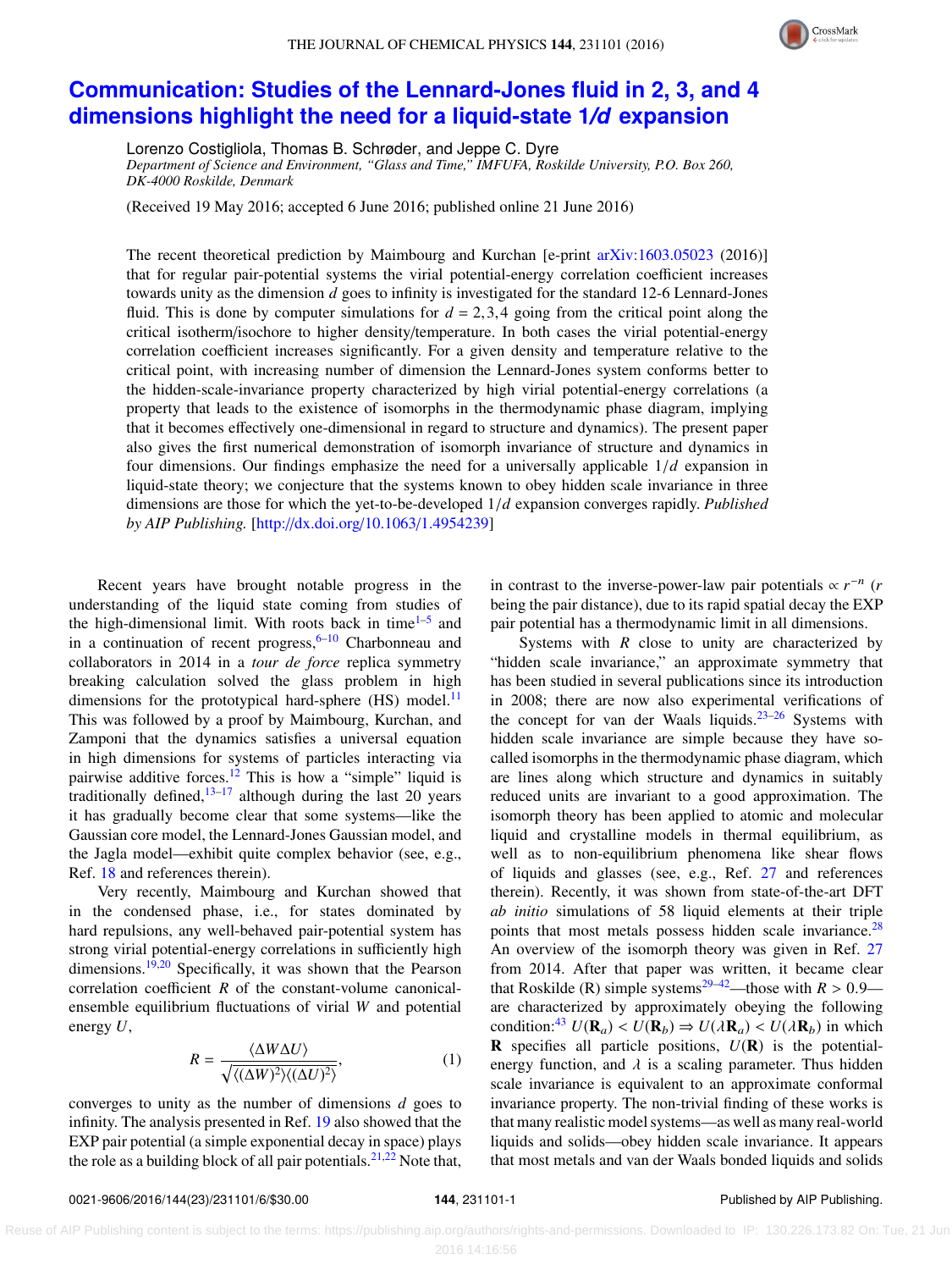exhibit hidden scale invariance, whereas systems with strong directional bonds like covalently or hydrogen-bonded systems do not and are generally more complex.[27](#page-4-15)

This paper presents computer simulations of the standard 12-6 Lennard-Jones (LJ) system in two, three, and four dimensions consisting of particles interacting via the pair potential  $\overline{a}$  $\overline{a}$ 

$$
v_{\text{LJ}}(r) = 4\varepsilon \left[ \left( \frac{r}{\sigma} \right)^{-12} - \left( \frac{r}{\sigma} \right)^{-6} \right].
$$
 (2)

Here  $\varepsilon$  and  $\sigma$  define the characteristic energy and length scales of the pair potential. The LL system does not have a scales of the pair potential. The LJ system does not have a proper thermodynamic limit in more than five dimensions, and one may argue what is the correct generalization of this system to arbitrary dimension *d* (for instance,  $v(r) \propto (r/\sigma)^{-(d+9)}$ <br>–  $\frac{(r/\sigma)^{-(d+3)}}{2}$  or  $v(r) \propto (r/\sigma)^{-4d} - (r/\sigma)^{-2d}$  or a third option)  $-(r/\sigma)^{-(d+3)}$  or  $v(r) \propto (r/\sigma)^{-4d} - (r/\sigma)^{-2d}$  or a third option).<br>We avoided this problem by staving at low dimensions We avoided this problem by staying at low dimensions.

It is not obvious how to compare results for different thermodynamic state points in different dimensions. In high dimensions one compares different state points by scaling the density such that the HS packing fraction remains invariant.<sup>[44](#page-4-20)</sup> In our case of relatively low dimensions this is too crude; in any case, we also need a scaling of the temperature in order to be able to compare results obtained in different dimensions. The critical point of the LJ system is known for  $d = 2,3,4,45-47$  $d = 2,3,4,45-47$  and we used this as reference state point. This choice has the further advantage that in three dimensions the virial potential-energy correlations are weak in the vicinity of the critical point, which allows one to monitor how *R* increases when the condensed "strongly correlating" liquid phase is approached upon increasing density or temperature.

Molecular dynamics simulations have been performed before in four spatial dimensions. $48-50$  $48-50$  The simulations reported below used a homemade code applicable in arbitrary dimensions.[51](#page-4-25) The code implements *NVT* dynamics with periodic boundary conditions<sup>[52](#page-4-26)</sup> based on the leap-frog algorithm coupled with a Nose-Hoover thermostat. A shiftedforces cutoff at 2.5 $\sigma$  was used in all simulations.<sup>[53](#page-4-27)</sup> The time step  $t_s$  varied with state point such that the reduced time step,  $\tilde{t}_s \equiv t_s \rho^{1/d} \sqrt{k_B T/m}$ , was 0.001 (here  $\rho \equiv N/V$  is<br>the particle density and *m* the particle mass). After melting the particle density and *m* the particle mass). After melting

and equilibrating from a simple cubic configuration, the LJ system was simulated at every liquid state point for  $2 \cdot 10^7$ time steps. In two dimensions the system crystallized at the three highest-density state points; simulations at these state points were performed with a reduced time step of  $\tilde{t}_s = 0.0005$ <br>and the number of time steps was doubled. In all cases the and the number of time steps was doubled. In all cases the thermostat relaxation time was 80 time steps. The system size was  $N = 1225$  in two,  $N = 1728$  in three, and  $N = 2401$  in four dimensions.

Our focus is on what happens in the fluid high-density region of phase space in which the correlation coefficient *R* of Eq. [\(1\)](#page-0-0) is for some state points far from unity in 3d. This number *is* close to unity in the "ordinary" 3d condensed liquid phase not too far from the melting line, as well as in the entire crystalline phase,  $54-56$  $54-56$  but approaching the gas phase and, in particular, the critical point in 3d, *R* drops quickly and the system is no more R simple.<sup>[55](#page-5-1)</sup>

Figure [1](#page-1-0) reports the reduced-unit radial distribution function  $g(r)$  at the critical temperature  $T_c$  at 1.4 and 2 times the critical density; the black symbols mark  $g(r)$ in two dimensions, the red curves in three dimensions, and the green curves in four dimensions. Figure [1](#page-1-0) nicely confirms the argument of Maimbourg and Kurchan that in higher dimensions the nearest-neighbor distance increasingly dominates the physics.<sup>[19](#page-4-9)</sup> Thus, beyond the first coordination shell  $g(r)$  converges quickly to unity in high dimensions. In the words of Ref. [19,](#page-4-9) what happens in high dimensions is that a single pair distance dominates the physics because "particles that are too close are exponentially few in numbers, while those that are too far interact exponentially weakly." This argument presupposes, of course, that the pair potential in question has been generalized to any number of dimensions in a way ensuring a proper thermodynamic limit, i.e., such that it decays more rapidly than  $r^{-d}$  at long distances.

A system for which a single pair distance dominates the physics even in three dimensions is the hard-sphere (HS) system for which the radial distribution function at contact determines the equation of state.  $57,58$  $57,58$  The above suggests that one may regard the 3*d* HS system as *a poor man's version of the*  $d \rightarrow \infty$  *<i>limit*; indeed, it has been known for some time that the pair correlations of the HS system become

<span id="page-1-0"></span>

FIG. 1. Radial distribution function of the Lennard-Jones (LJ) fluid along the critical isotherm in two, three, and four dimensions (black, red, and green colors, respectively;  $\tilde{r} \equiv \rho^{1/d} r$  where  $\rho$  is the particle density and r the interparticle distance). (a) shows results at 1.4 times the critical density  $\rho_c$ , (b) shows results at twice the critical density In both case at twice the critical density. In both cases the fluid's long-range structure becomes markedly less pronounced as the number of dimensions increases.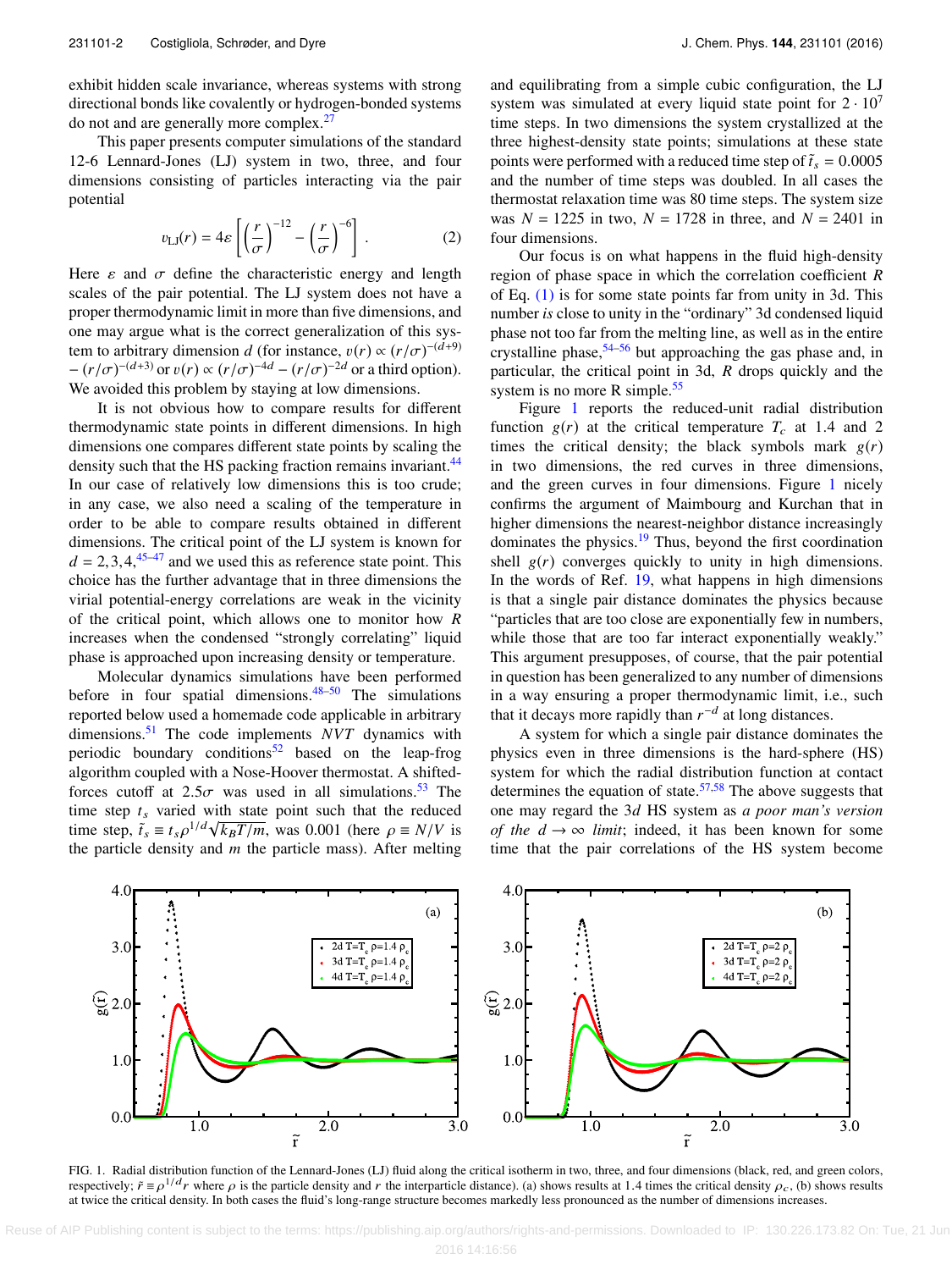<span id="page-2-0"></span>

FIG. 2. The LJ fluid's virial potential-energy correlation coefficient in 2, 3, and 4 dimensions. (a) shows a sketch of the temperature-density phase diagram in which both variables are normalized to their values at the critical point,  $T_c$  and  $\rho_c$ .<sup>[45](#page-4-21)[,47](#page-4-22)[,63](#page-5-4)</sup> The black symbols and full curves represent the phase limits of the LI system in 3d (see e.g. Refs. 64 and 65 and ref of the LJ system in 3d (see, e.g., Refs. [64](#page-5-5) and [65](#page-5-6) and references therein). The orange crosses mark the state points simulated in 2d, 3d, and 4d, whose virial potential-energy correlation coefficients are reported in (b) and (c), the three green symbols indicate the three isomorphic state points simulated in 4d (Fig. [3\)](#page-3-0). (b) The virial potential-energy correlation coefficient  $R$  (Eq. [\(1\)\)](#page-0-0) along the critical isochore. There is generally a convergence to the hidden-scale-invariance property characterizing R simple systems defined by  $R > 0.9$  (dashed horizontal line), a situation that is reached much earlier in four than in three dimensions, where it is reached much earlier than in two dimensions. In two dimensions the system developed "holes" close to the critical point (see the main text), which is indicated by the two open symbols. (c) The virial potential-energy correlation coefficient along the critical isotherm. There is convergence to the hidden-scale-invariance property characterizing R simple systems, a situation that is reached earlier in four than in three dimensions, where it is reached earlier than in two dimensions. The two-dimensional system crystallized at the highest densities  $(\rho/\rho_c > 2.5)$ , which is indicated by black square symbols; as in (b) the four open symbols at the lowest densities indicate that the sample here developed "holes" close to the critical point due to large density fluctuations.

increasingly trivial as  $d$  increases.<sup>[44,](#page-4-20)[59](#page-5-7)[,60](#page-5-8)</sup> We note, however, that the HS system is not the only possibility of a 3*d* poor man's  $d \to \infty$  limit; alternatives are the Gaussian core model<sup>[61](#page-5-9)</sup> or the Mari-Kurchan model.<sup>[62](#page-5-10)</sup>

In order to systematically compare what happens in different dimensions we studied the variation of the virial potential-energy correlation coefficient *R* of Eq. [\(1\)](#page-0-0) as one moves away from the critical point along the critical isochore and isotherm. In units of  $\varepsilon/k_B$  for temperature and  $1/\sigma^d$  for density, the critical point is given by  $(\rho, T)$ <br>= (0.355, 0.515) in two dimensions <sup>45</sup> by  $(\rho, T)$  = (0.316)  $= (0.355, 0.515)$  in two dimensions,<sup>[45](#page-4-21)</sup> by  $(\rho, T) = (0.316,$ 1.312) in three dimensions,<sup>[63](#page-5-4)</sup> and by  $(\rho, T) = (0.34, 3.404)$ in four dimensions $47$  (the 2d and 3d critical point data were calculated by Monte Carlo (MC) simulations with the LJ potential truncated at the half-box length, the 4d critical point was determined by MC simulations with the potential truncated at  $2.5\sigma$ ).

Figure  $2(a)$  gives an overview of the density-temperature thermodynamic phase diagram in which both variables in

the standard van der Waals way have been normalized to unity at the critical point. The full black curves indicate the freezing and melting lines for the 3d case, and the orange crosses mark the state points simulated. The results for *R* are shown in Fig.  $2(b)$  for the critical isochore and in Fig.  $2(c)$ for the critical isotherm (in both figures the horizontal dashed lines mark the (a bit arbitrary) threshold  $R = 0.9$  defining R simple systems $54$ ). In two dimensions the system developed visible "holes" close to the critical point deriving from large density fluctuations; $66$  the corresponding simulations are marked by open (black) symbols. In all cases, along both the isochore and the isotherm the correlations increase significantly as one moves away from the critical point. Note that in four dimensions  $R$  is fairly large already at the critical point.

When contemplating these findings one should keep in mind that  $R$  is close to unity for the LJ system in three dimensions in the "ordinary" condensed liquid phase not too far from the melting line. Our conclusions based on Fig. [2](#page-2-0) are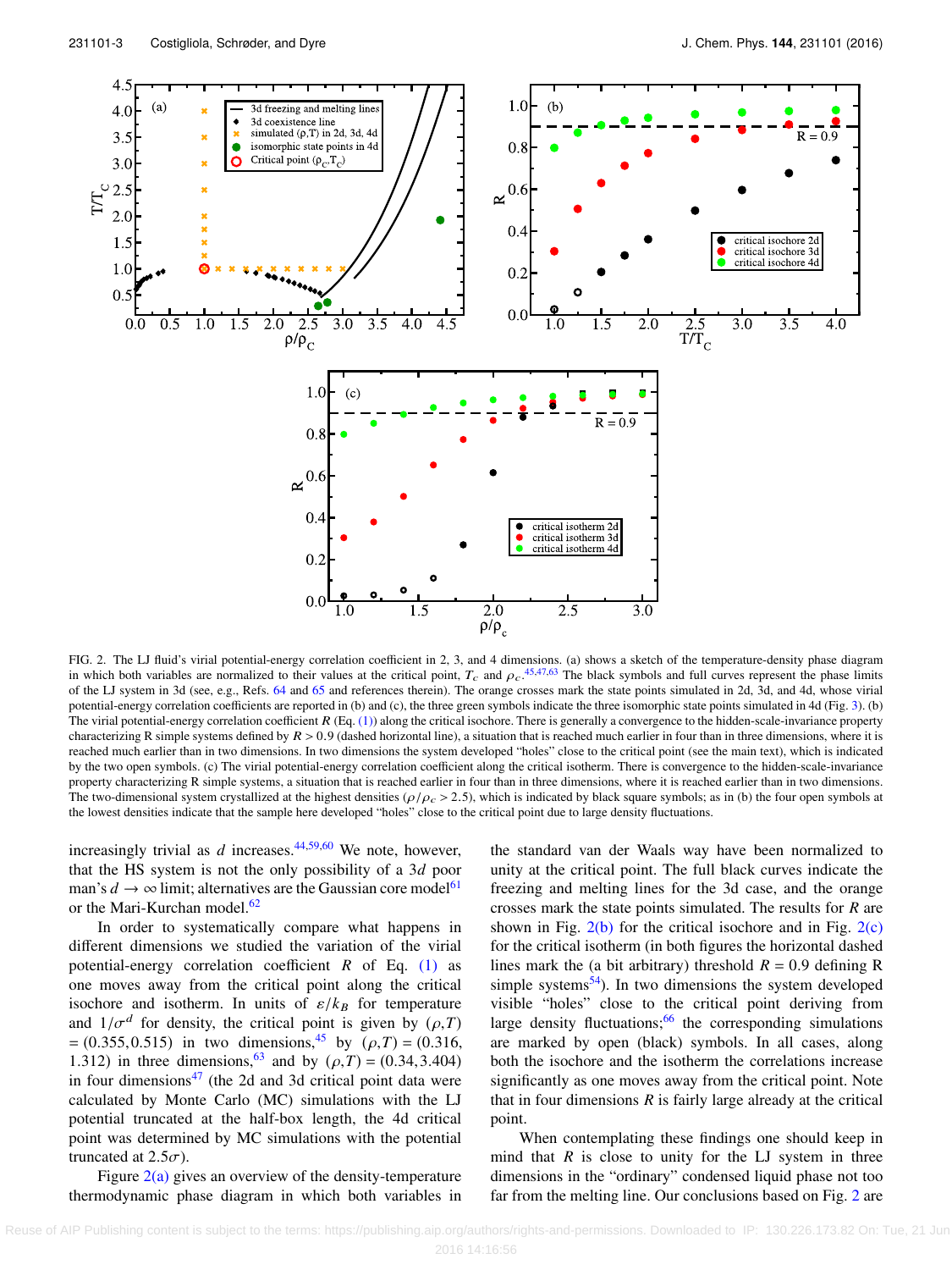<span id="page-3-0"></span>

FIG. 3. Validation of isomorph invariance in four dimensions based on simulations at three state points on the same isomorph. Starting from the reference state point  $(\rho \sigma^4, k_B T/\varepsilon) = (0.9, 1.0)$  two isomorphic state points were generated as described in the text. (a) Consistency check of the two different ways of generating isomorphs. The vellow purple, and green symbols g of generating isomorphs. The yellow, purple, and green symbols give the results of using Eq.  $(3)$  repeatedly for, respectively, a  $1\%$ ,  $2\%$ , and  $5\%$  density increase starting from the reference state point; the blue point was calculated by the  $h(\rho)$  method described in the text. (b) The pair distribution function at the three isomorphic state points plotted as a function of the reduced pair distance. The collapse demonstrates structural invariance along the isomorph. (c) Reduced mean-square displacement as a function of reduced time for the same three isomorphic state points, demonstrating isomorph invariance of the dynamics (reduced units are defined in Ref. [67\)](#page-5-12).

(1) the simulations confirm the prediction of Maimbourg and Kurchan that all systems in their condensed-matter ("hard") regime have strong correlations in high dimensions. (2) There is a striking difference between two, three, and four dimensions, and already in four dimensions the correlations are strong whenever density and temperature are above their critical values.

Before proceeding to discuss the implications of these findings for liquid-state theory, we take the opportunity to demonstrate the existence of isomorphs in four dimensions. The most general method for mapping out an isomorph in the thermodynamic phase diagram makes use of the fact that isomorphs are configurational adiabats $43,67$  $43,67$  in conjunction with the following standard fluctuation identity<sup>[67](#page-5-12)</sup> (in which  $S_{\text{ex}}$ ) is the entropy minus that of an ideal gas at the same density and temperature):

$$
\left(\frac{\partial \ln T}{\partial \ln \rho}\right)_{S_{\text{ex}}} = \frac{\langle \Delta W \Delta U \rangle}{\langle (\Delta U)^2 \rangle}.
$$
 (3)

We changed density in steps of  $1\%, 2\%,$  and  $5\%$ , respectively, in each step calculating from Eq.  $(3)$  the temperature change

needed to keep *S*ex constant. An alternative way of generating isomorphic state points, which is limited to LJ-type systems, utilizes the fact that due to invariance of the structure in reduced units, the quantity  $h(\rho)/T$  is isomorph invariant where  $h(\rho) = A\rho^{12/d} - B\rho^{6/d}$  (the two constants *A* and *B*, which are (slightly) isomorph dependent are easily deterwhich are (slightly) isomorph dependent, are easily determined from simulations at a reference state point specifying the isomorph in question; see Refs.  $65$  and  $68$  for justification and more details of this procedure). Figure  $3(a)$  demonstrates consistency between the two different ways of generating an isomorph in 4d, though for the largest density step (5%) there is a small disagreement.

<span id="page-3-1"></span>The isomorph invariance of  $h(\rho)/T$  signals a breakdown of the theory at low densities at which the above expression for  $h(\rho)$  becomes negative. This means that along any isomorph the virial potential-energy correlations must weaken at low densities, which is also observed.<sup>[54,](#page-4-28)[69](#page-5-14)</sup> Since  $R \rightarrow 1$  in high dimensions for the state points not too far from the melting line,<sup>[19](#page-4-9)</sup> one may speculate that in the  $d \rightarrow \infty$  limit there is a phase transition between a phase of increasingly perfect hidden scale invariance and one of poor virial potential-energy correlations.[19](#page-4-9)[,51](#page-4-25)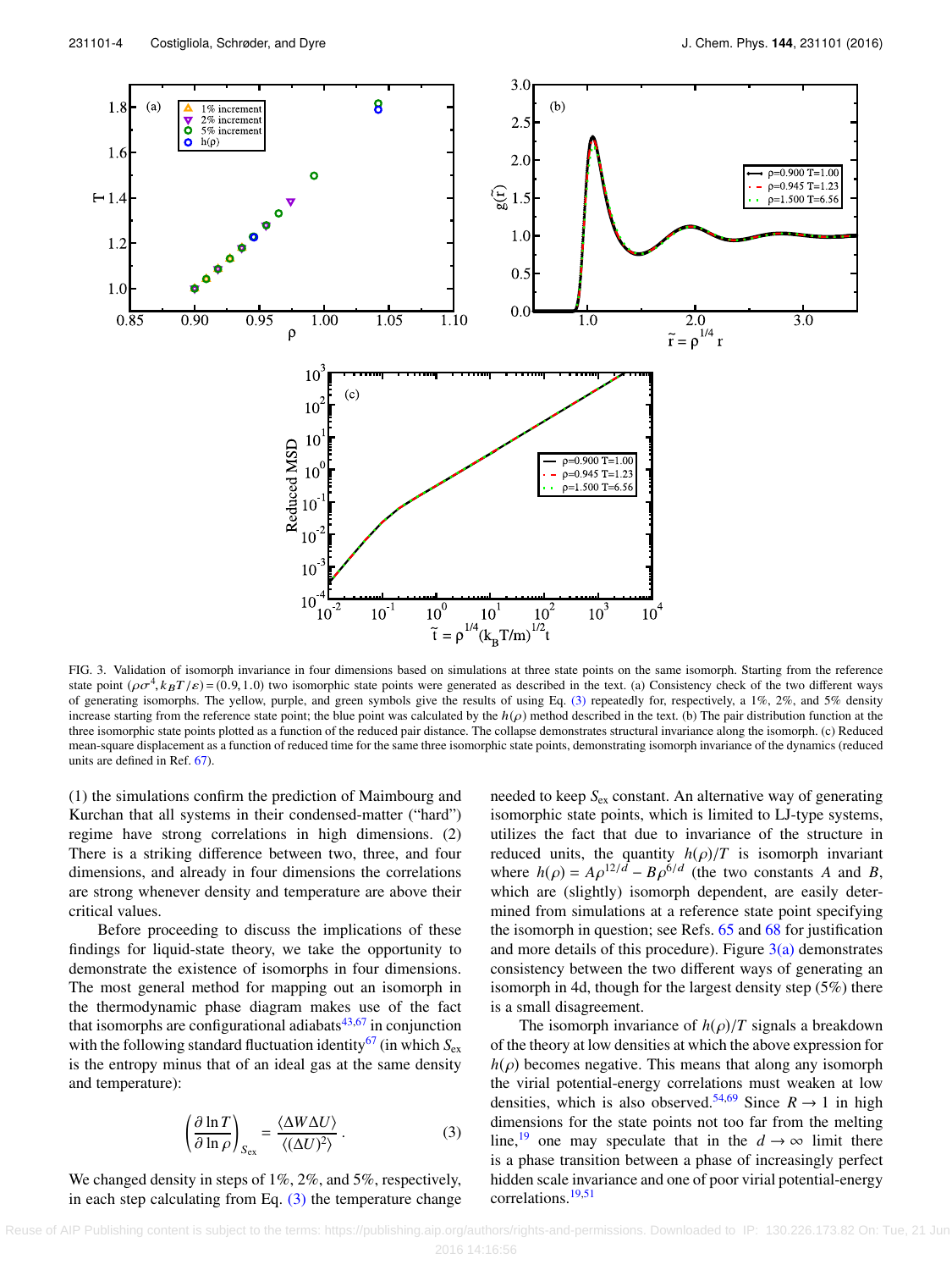Starting from the 4d state point  $(\rho \sigma^4, k_B T/\varepsilon) = (0.9, 1.0)$ <br>other state points on its isomorph were found. The first two other state points on its isomorph were found. The first one  $(\rho \sigma^4, k_B T/\varepsilon) = (0.945, 1.23)$  was identified using Eq. [\(3\)](#page-3-1)<br>as described above, the second one  $(\rho \sigma^4, k_B T/\varepsilon) = (1.5, 6, 56)$ as described above, the second one  $(\rho \sigma^4, k_B T/\varepsilon) = (1.5, 6.56)$ <br>was determined using the isomorph invariance of  $h(\rho)/T$ was determined using the isomorph invariance of  $h(\rho)/T$ . Figure  $3(b)$  shows the pair distribution function as a function of reduced radius for the three state points. The collapse validates structural invariance along the 4d isomorph. Figure  $3(c)$ shows the mean-square displacement as a function of time in reduced units for the same three state points, demonstrating isomorph invariance also of the dynamics.

Turning back to the dimensionality dependence of the virial potential-energy correlations, our findings may be summarized as follows. Above the critical point as the number of dimensions increases the LJ system converges rapidly to the state of perfect hidden scale invariance shown by Maimbourg and Kurchan to characterize the high-dimensional limit. Assuming that the challenge of generalizing arbitrary systems to arbitrary dimensions has been addressed, we conjecture the following: (1) All systems (also molecular systems) obey hidden scale invariance in sufficiently high dimensions in their condensed phase; (2) the rate with which this property translates into lower dimensions depends on the system in question. In other words, if one defines the van der Waals scaled density  $\tilde{\rho} \equiv \rho/\rho_c$  and temperature  $\tilde{T} \equiv T/T_c$ , we conjecture that  $R(\tilde{\rho}, \tilde{T}) \to 1$  as  $d \to \infty$  for all systems, at least whenever  $\tilde{\rho} > 1$  and  $\tilde{T} > 1$ . The rate of convergence determines whether or not the system is R simple in three dimensions.

If the above conjecture is correct, any system at any given condensed-matter state point has a "transition region" of dimensionalities above which it becomes R simple. This range of dimensions is located below three dimensions for systems that are R simple in three dimensions (at the state point in question).

An important task for the future will be to construct a systematic 1/*<sup>d</sup>* expansion taking one from the case of R simple behavior as  $d \to \infty$  to three dimensions. Hints of how this may be done were given in Ref. [11](#page-4-4) for the HS case, but a more general approach is needed. We find it conceivable that future textbooks in liquid-state theory start by deriving a simple and general theory for the limit of high dimensions and subsequently translate this into three dimensions via a <sup>1</sup>/*<sup>d</sup>* expansion, but clearly much remains to be done before this becomes reality.

<span id="page-4-23"></span><span id="page-4-22"></span><span id="page-4-21"></span><span id="page-4-20"></span><span id="page-4-19"></span><span id="page-4-18"></span>We are indebted to Thibaud Maimbourg for his comments on an early draft of this paper. This work was supported in part by the Danish National Research Foundation via Grant No. DNRF61.

<sup>7</sup>G. Parisi and F. Slanina, *[Phys. Rev. E](http://dx.doi.org/10.1103/PhysRevE.62.6554)* 62, 6554 (2000).

- <sup>9</sup>P. Charbonneau, A. Ikeda, G. Parisi, and F. Zamponi, [Phys. Rev. Lett.](http://dx.doi.org/10.1103/PhysRevLett.107.185702) 107, 185702 (2011).
- <span id="page-4-3"></span><sup>10</sup>J. Kurchan, G. Parisi, and F. Zamponi, [J. Stat. Mech.](http://dx.doi.org/10.1088/1742-5468/2012/10/P10012) 2012, P10012.
- <span id="page-4-4"></span><sup>11</sup>P. Charbonneau, J. Kurchan, G. Parisi, P. Urbani, and F. Zamponi, [Nat.](http://dx.doi.org/10.1038/ncomms4725) [Commun.](http://dx.doi.org/10.1038/ncomms4725) 5, 3725 (2014).
- <span id="page-4-5"></span><sup>12</sup>T. Maimbourg, J. Kurchan, and F. Zamponi, *[Phys. Rev. Lett.](http://dx.doi.org/10.1103/PhysRevLett.116.015902)* **116**, 015902 (2016).
- <span id="page-4-6"></span><sup>13</sup>S. A. Rice and P. Gray, *The Statistical Mechanics of Simple Liquids* (Interscience, New York, 1965).
- <sup>14</sup>H. N. V. Temperley, J. S. Rowlinson, and G. S. Rushbrooke, *Physics of Simple Liquids* (Wiley, New York, 1968).
- <sup>15</sup>J.-L. Barrat and J.-P. Hansen, *Basic Concepts for Simple and Complex Liquids* (Cambridge University Press, 2003).
- <sup>16</sup>B. Kirchner, *[Phys. Rep.](http://dx.doi.org/10.1016/j.physrep.2006.11.005)* 440, 1 (2007).
- <span id="page-4-7"></span><sup>17</sup>J.-P. Hansen and I. R. McDonald, *Theory of Simple Liquids: With Applications to Soft Matter*, 4th ed. (Academic, New York, 2013).
- <span id="page-4-8"></span><sup>18</sup>T. S. Ingebrigtsen, T. B. Schrøder, and J. C. Dyre, [Phys. Rev. X](http://dx.doi.org/10.1103/physrevx.2.011011) 2, 011011 (2012).
- <span id="page-4-10"></span><span id="page-4-9"></span><sup>19</sup>T. Maimbourg and J. Kurchan, e-print [arXiv:1603.05023](http://arxiv.org/abs/1603.05023) (2016).
- <span id="page-4-17"></span><span id="page-4-16"></span><span id="page-4-15"></span><span id="page-4-14"></span><span id="page-4-13"></span><span id="page-4-12"></span><span id="page-4-11"></span><sup>20</sup>J. Kurchan, T. Maimbourg, and F. Zamponi, [J. Stat. Mech.](http://dx.doi.org/10.1088/1742-5468/2016/03/033210) 2016, 033210.
	- <sup>21</sup>A. K. Bacher and J. C. Dyre, [Colloid Polym. Sci.](http://dx.doi.org/10.1007/s00396-014-3290-0) 292, 1971 (2014).
	- <sup>22</sup>A. K. Bacher, T. B. Schrøder, and J. C. Dyre, [Nat. Commun.](http://dx.doi.org/10.1038/ncomms6424) 5, 5424 (2014).
	- <sup>23</sup>D. Gundermann, U. R. Pedersen, T. Hecksher, N. P. Bailey, B. Jakobsen, T. Christensen, N. B. Olsen, T. B. Schrøder, D. Fragiadakis, R. Casalini, C. M. Roland, J. C. Dyre, and K. Niss, [Nat. Phys.](http://dx.doi.org/10.1038/nphys2031) 7, 816 (2011).
	- <sup>24</sup>L. Bøhling, T. S. Ingebrigtsen, A. Grzybowski, M. Paluch, J. C. Dyre, and T. B. Schrøder, [New J. Phys.](http://dx.doi.org/10.1088/1367-2630/14/11/113035) 14, 113035 (2012).
	- <sup>25</sup>L. A. Roed, D. Gundermann, J. C. Dyre, and K. Niss, [J. Chem. Phys.](http://dx.doi.org/10.1063/1.4821163) 139, 101101 (2013).
	- <sup>26</sup>W. Xiao, J. Tofteskov, T. V. Christensen, J. C. Dyre, and K. Niss, [J. Non-](http://dx.doi.org/10.1016/j.jnoncrysol.2014.08.041)[Cryst. Solids](http://dx.doi.org/10.1016/j.jnoncrysol.2014.08.041) 407, 190 (2015).
	- <sup>27</sup>J. C. Dyre, [J. Phys. Chem. B](http://dx.doi.org/10.1021/jp501852b) 118, 10007 (2014).
	- <sup>28</sup>F. Hummel, G. Kresse, J. C. Dyre, and U. R. Pedersen, [Phys. Rev. B](http://dx.doi.org/10.1103/PhysRevB.92.174116) 92, 174116 (2015).
	- <sup>29</sup>A. Malins, J. Eggers, and C. P. Royall, [J. Chem. Phys.](http://dx.doi.org/10.1063/1.4830416) 139, 234505 (2013).
	- <sup>30</sup>E. H. Abramson, [J. Phys. Chem. B](http://dx.doi.org/10.1021/jp5079696) 118, 11792 (2014).
	- <sup>31</sup>J. Fernandez and E. R. Lopez, in *Experimental Thermodynamics: Advances in Transport Properties of Fluids*(Royal Society of Chemistry, 2014), Chap. 9.3, pp. 307–317.
	- <sup>32</sup>E. Flenner, H. Staley, and G. Szamel, *[Phys. Rev. Lett.](http://dx.doi.org/10.1103/PhysRevLett.112.097801)* **112**, 097801 (2014).
	- <sup>33</sup>S. Prasad and C. Chakravarty, [J. Chem. Phys.](http://dx.doi.org/10.1063/1.4870823) 140, 164501 (2014).
	- <sup>34</sup>U. Buchenau, [J. Non-Cryst. Solids](http://dx.doi.org/10.1016/j.jnoncrysol.2014.08.025) 407, 179 (2015).
	- <sup>35</sup>K. Grzybowska, A. Grzybowski, S. Pawlus, J. Pionteck, and M. Paluch, [Phys. Rev. E](http://dx.doi.org/10.1103/PhysRevE.91.062305) 91, 062305 (2015).
	- <sup>36</sup>K. R. Harris and M. Kanakubo, [Phys. Chem. Chem. Phys.](http://dx.doi.org/10.1039/c5cp04277a) 17, 23977 (2015).
	- <sup>37</sup>D. M. Heyes, D. Dini, and A. C. Branka, [Phys. Status Solidi \(b\)](http://dx.doi.org/10.1002/pssb.201451695) 252, 1514 (2015).
	- <sup>38</sup>T. S. Ingebrigtsen and H. Tanaka, [J. Phys. Chem. B](http://dx.doi.org/10.1021/acs.jpcb.5b02329) 119, 11052 (2015).
	- <sup>39</sup>W. K. Kipnusu, M. Elsayed, W. Kossack, S. Pawlus, K. Adrjanowicz, M. Tress, E. U. Mapesa, R. Krause-Rehberg, K. Kaminski, and F. Kremer, [J. Phys. Chem. Lett.](http://dx.doi.org/10.1021/acs.jpclett.5b01533) 6, 3708 (2015).
	- <sup>40</sup>J. W. P. Schmelzer and T. V. Tropin, [J. Non-Cryst. Solids](http://dx.doi.org/10.1016/j.jnoncrysol.2014.07.049) 407, 170 (2015).
	- <sup>41</sup>S. A. Khrapak, B. Klumov, L. Couedel, and H. M. Thomas, [Phys. Plasmas](http://dx.doi.org/10.1063/1.4942169) 23, 023702 (2016).
	- <sup>42</sup>K. Adrjanowicz, J. Pionteck, and M. Paluch, [RSC Adv.](http://dx.doi.org/10.1039/C6RA08406K) 6, 49370 (2016).
	- <sup>43</sup>T. B. Schrøder and J. C. Dyre, [J. Chem. Phys.](http://dx.doi.org/10.1063/1.4901215) 141, 204502 (2014).
	- <sup>44</sup>M. Bishop and P. A. Whitlock, [J. Stat. Phys.](http://dx.doi.org/10.1007/s10955-006-9266-9) 126, 299 (2007).
	- <sup>45</sup>B. Smit and D. Frenkel, [J. Chem. Phys.](http://dx.doi.org/10.1063/1.460477) 94, 5663 (1991).
	- <sup>46</sup>H. Okumura and F. Yonezawa, [J. Chem. Phys.](http://dx.doi.org/10.1063/1.1320828) 113, 9162 (2000).
	- <sup>47</sup>M. Hloucha and S. I. Sandler, [J. Chem. Phys.](http://dx.doi.org/10.1063/1.480138) 111, 8043 (1999).
	- <sup>48</sup>R. C. van Schaik, H. J. C. Berendsen, A. E. Torda, and W. F. van Gunsteren, [J. Mol. Biol.](http://dx.doi.org/10.1006/jmbi.1993.1624) 234, 751 (1993).
	- <sup>49</sup>M. Bishop, A. Masters, and J. H. R. Clarke, [J. Chem. Phys.](http://dx.doi.org/10.1063/1.479086) 110, 11449 (1999).
	- <sup>50</sup>W. R. P. Scott, P. H. Hünenberger, I. G. Tironi, A. E. Mark, S. R. Billeter, J. Fennen, A. E. Torda, T. Huber, P. Krüger, and W. F. van Gunsteren, [J. Phys.](http://dx.doi.org/10.1021/jp984217f) [Chem. A](http://dx.doi.org/10.1021/jp984217f) 103, 3596 (1999).
	- <sup>51</sup>L. Costigliola, "Isomorph theory and extensions," Ph.D. thesis, Roskilde University, 2016; Computer code for simulating in arbitrary dimensions available at [http:](http://dirac.ruc.dk/~lorenzoc)[//](http://dirac.ruc.dk/~lorenzoc)[dirac.ruc.dk](http://dirac.ruc.dk/~lorenzoc)[/](http://dirac.ruc.dk/~lorenzoc)[∼](http://dirac.ruc.dk/~lorenzoc)[lorenzoc.](http://dirac.ruc.dk/~lorenzoc)
	- <sup>52</sup>M. P. Allen and D. J. Tildesley, *Computer Simulation of Liquids* (Oxford Science Publications, 1987).
	- <sup>53</sup>S. Toxvaerd and J. C. Dyre, [J. Chem. Phys.](http://dx.doi.org/10.1063/1.3558787) 134, 081102 (2011).
	- <sup>54</sup>N. P. Bailey, U. R. Pedersen, N. Gnan, T. B. Schrøder, and J. C. Dyre, [J. Chem. Phys.](http://dx.doi.org/10.1063/1.2982247) 129, 184507 (2008).

<span id="page-4-25"></span><span id="page-4-24"></span><span id="page-4-0"></span><sup>&</sup>lt;sup>1</sup>F. H. Ree and W. G. Hoover, [J. Chem. Phys.](http://dx.doi.org/10.1063/1.1725456) 40, 2048 (1964).

<sup>&</sup>lt;sup>2</sup>H. L. Frisch and J. K. Percus, *[Phys. Rev. A](http://dx.doi.org/10.1103/PhysRevA.35.4696)* 35, 4696 (1987).

 $3<sup>3</sup>M$ . Luban and J. P. J. Michels, *[Phys. Rev. A](http://dx.doi.org/10.1103/PhysRevA.41.6796)* 41, 6796 (1990).

<sup>4</sup>H. L. Frisch, in *Condensed Matter Theories*, edited by L. Blum and F. B.

<span id="page-4-26"></span>Malik (Plenum Press, New York, 1993), Vol. 8, pp. 443–448.

<span id="page-4-2"></span><span id="page-4-1"></span><sup>&</sup>lt;sup>5</sup>H. L. Frisch and J. K. Percus, *[Phys. Rev. E](http://dx.doi.org/10.1103/PhysRevE.60.2942)* 60, 2942 (1999).  ${}^{6}$ G. Parisi and F. Slanina, [Eur. Phys. J. B](http://dx.doi.org/10.1007/s100510050727) 8, 603 (1999).

<span id="page-4-28"></span><span id="page-4-27"></span>